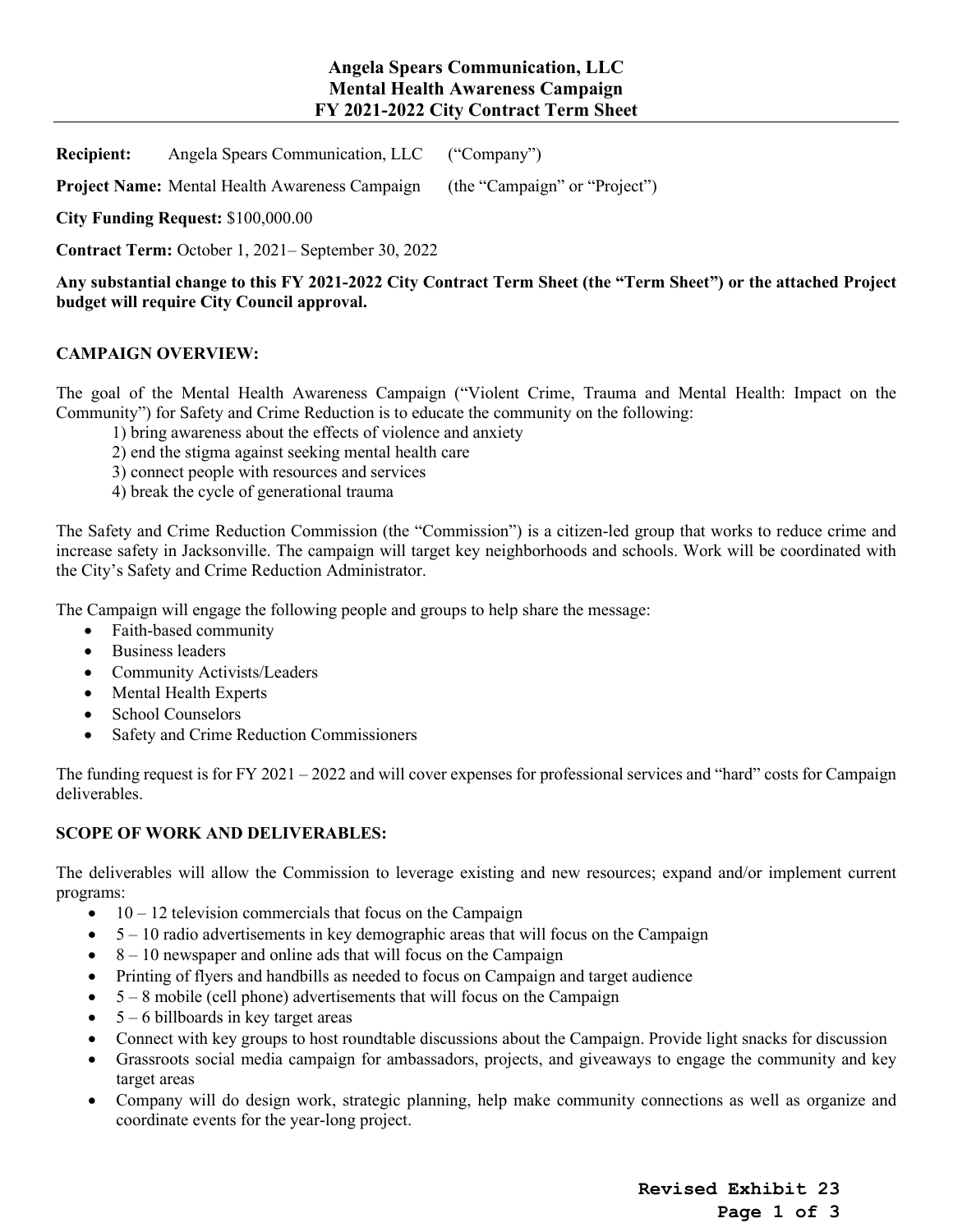#### **PROJECT COSTS/PAYMENT TERMS**:

Angela Spears Communication will do creative work, strategic planning, help make community connections as well as organize and coordinate events for the year-long project. The Company will lead the effort to develop and share the Mental Health Awareness Campaign.

The City will make an advance payment of \$25,000 (i.e., 25%) for advertising, printing, and other "hard" costs and deliverables for the Campaign. Subsequent payments for hard costs may be made no more frequently than monthly, in advance, upon the City's receipt and acceptance of appropriate invoices and documentation reflecting the anticipated expenditures to be covered by said advance. The City will pay Company quarterly in arrears, in equal installments of \$12,500, for professional services rendered for the Campaign upon the City's receipt and acceptance of appropriate supporting documentation and invoices for the professional services. Payments for professional services for the Campaign shall not exceed \$50,000.

| Angela Spears Communication - professional services, billed quarterly            | \$50,000  |
|----------------------------------------------------------------------------------|-----------|
| Advertising – Television, Radio, Newspaper, Online, Mobile and Billboard         | 41,500    |
| Printing – Flyers and Other Materials                                            | 2,000     |
| Refreshments – Mental Health Roundtable Discussions and Other Events             | 1.500     |
| Grassroots Campaign – Residents Going Door-to-Door, Giveaways and Extra Projects | 5.000     |
| <b>TOTAL</b>                                                                     | \$100,000 |

### **CAMPAIGN IMPACT & REPORTING:**

Measure of Impact:

• Number of people reached six months prior to campaign (advertisements and community engagements) and six months after the campaign.

• Survey asking 5 questions prior to events and campaign and 60 days after to get a gauge on how the impact. Examples of yes or no statements that may be asked are as follows:

- 1. I have seen or heard about the Mental Health Awareness Campaign in my community.
- 2. Seeing my peers and classmates participate in the Mental Health Awareness Campaign inspires me.
- 3. I feel encouraged to seek counseling when I witness a violent crime.
- 4. I believe my community supports my well-being.
- 5. I have access to resources that will help me cope with anxiety.

### **ADDITIONAL REQUIREMENTS AND CONDITIONS:**

Company's expenditure of City funds for the Campaign and the provision of services shall be subject to the terms and conditions of any contract entered into between the City and Recipient, which would include audit rights for the City and specifically the Council Auditor's Office. Recipient shall use the City funds for the Campaign in accordance with the City Council approved Term Sheet and Project budget. The City's Crime and Safety Reduction Administrator may amend this Term Sheet or the approved Project budget consistent with the Campaign's needs, provided that any substantial change to this Term Sheet or the approved Project budget, including but not limited to reallocating money from operational/hard costs and expenses line items to professional services, will require City Council approval.

> **Revised Exhibit 23 Page 2 of 3**